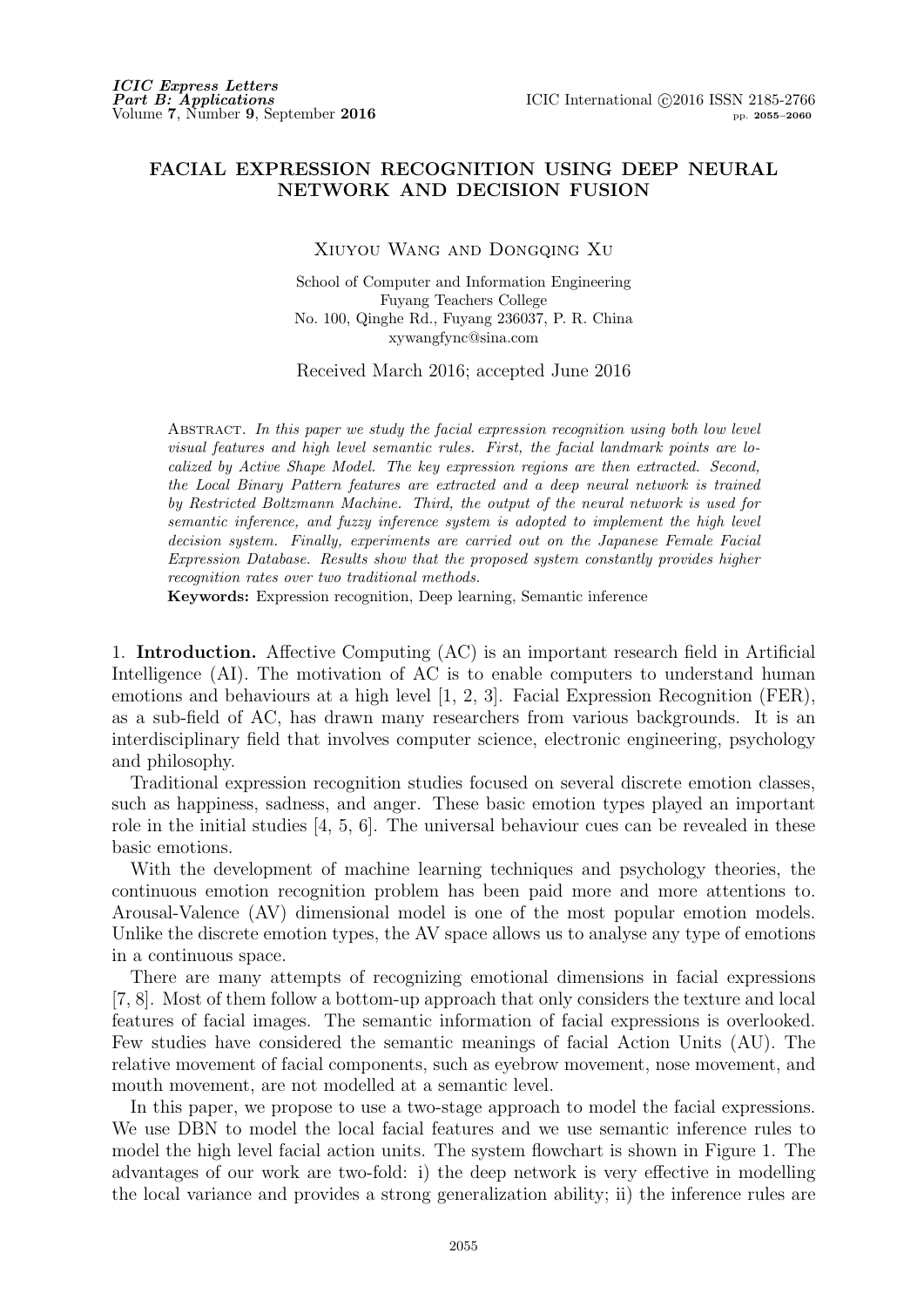

FIGURE 1. System flowchart of the proposed two-stage approach

independent to the local image features and enable our system to support any type of emotions.

The rest of the paper is organized as follows: Section 2 gives the landmark detection method; Section 3 provides the Local Binary Patten (LBP) feature analysis and Deep Belief Network (DBN) model; Section 4 gives the inference rules for high level decision in the AV dimension space; experimental results are given in Section 5; finally, the conclusions are drawn in Section 6.

2. **Key Facial Expression Region.** Facial landmark localization [9] is the first step to process facial images in our system. Active Shape Model (ASM) [10, 11, 12] is adopted to detect the key points in a face, such as eye corners, tip of nose and mouth corners.

Active shape models are statistical models that iteratively deform themselves to fit the shape of objects. It was proposed by T. Cootes et al. [10], and the shape model was defined as a point distribution model. ASM consists of the following two steps: i) generate a shape by searching for a better position in the neighbouring area; ii) conform the new shape to the point distribution model which is a pre-learned probabilistic model.

Each facial landmark is a node on the shape, and the *i*th shape in the ASM model can be represented as [11]:

$$
\mathbf{x}_{i} = (x_{i,0}, y_{i,0}, x_{i,1}, y_{i,1}, \dots, x_{i,n-1}, y_{i,n-1})^{T}
$$
(1)

Define the similarity of two shapes of facial landmarks as the energy function:

$$
E_j = (\mathbf{x} - M\left(s_j, \theta_j\right)[\mathbf{x}_j] - \mathbf{t}_j)^T \mathbf{W} \left(\mathbf{x}_i - M\left(s_j, \theta_j\right)[\mathbf{x}_j] - \mathbf{t}_j\right)
$$
(2)

where *M* is the rotation operation defined by angle  $\theta$  and scaling *s*. W is the weight.  $\mathbf{t}_i$ is the translation mapping **x** onto  $M(s_j, \theta_j)$  [**x**<sub>*j*</sub>]. By optimizing the energy function, we can locate the facial landmarks.

After we localize the landmarks, we can extract key expression regions by three bounding boxes: eyebrow region, nose region and mouth region, as shown in Figure 2. These three regions are closely related to facial expressions. The semantic meanings of the movement of the facial components are based on the three bounding boxes.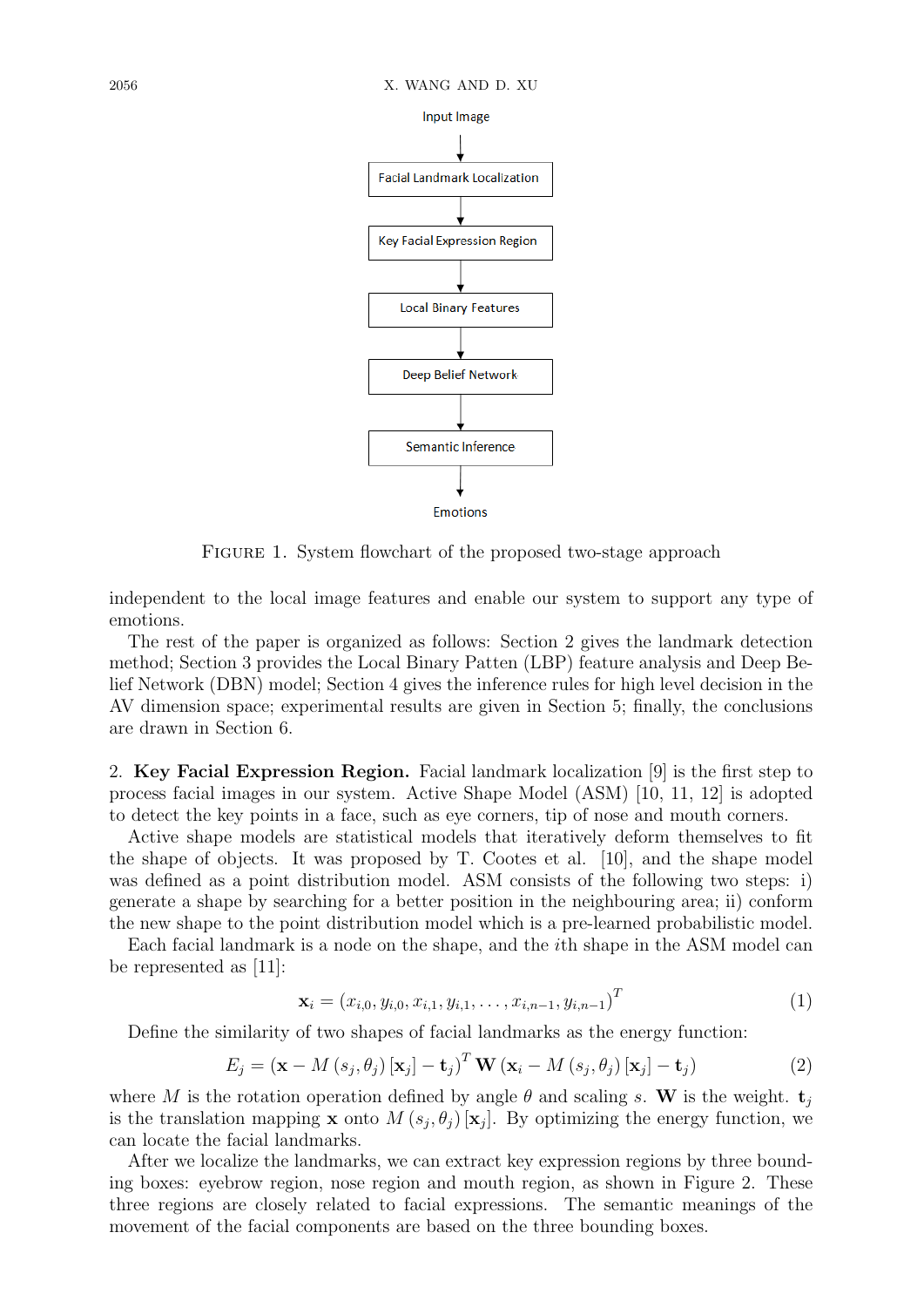

FIGURE 2. A depiction of key facial expression regions



Figure 3. Flowchart of the neural network classification of arousal-valence levels of key expression regions

3. **Feature Extraction and Modelling.** The extracted facial expression regions are further analysed by LBP features and DBN for the arousal and valence levels. The facial image is labelled by different valence levels and arousal levels according to the expression categories. The arousal dimension is divided into four scales  $a_1, a_2, a_3, a_4$ , and the valence dimension is also divided into four scales,  $a_1, a_2, a_3, a_4$ . Therefore, the low level feature process can be solved by classification in AV dimensional space.

Local binary pattern is an effective feature for vision related classifications. LBP is the particular case of the Texture Spectrum Model. It is created by the following steps [13].

Step 1) Divide the expression regions into smaller rectangles.

Step 2) Compare the neighbouring eight pixels around each pixel in a rectangle.

Step 3) When the center pixel value is larger, set the feature value to zero; otherwise, one. This provides the simple binary property.

Step 4) Compute histogram of the binary values.

Step 5) Concatenate and normalise the histogram values.

LBP feature is then used to form high level representations through deep neural networks. The Restricted Boltzmann Machine (RBM) is used to initialize the neural network, and the multi-layer neural network is used to classify the arousal-valence labels of each expression region, as shown in Figure 3.

Deep Belief Network consists of multiple RBMs [14]. The structure of RBM is shown in Figure 4. RBM is a typical neural network. Its visible layer *s* and hidden layer *h* are connected and the nodes in the same layer are not connected. Therefore, all the hidden nodes are conditionally independent to each other.

$$
p(h|v) = p(h_1|v) \dots p(h_n|v)
$$
\n<sup>(3)</sup>

The training process of DBN involves two steps [14], the pre-training and the finetuning. In the pre-training, the energy function between the visible layer and the hidden layer is represented as:

$$
E(s, h) = -\sum_{i=1}^{S} \sum_{j=1}^{H} w_{ij} s_i h_i - \sum_{i=1}^{S} b_i s_i - \sum_{j=1}^{H} a_j h_j
$$
 (4)

where *w* is the weight and *a*, *b* are the offsets.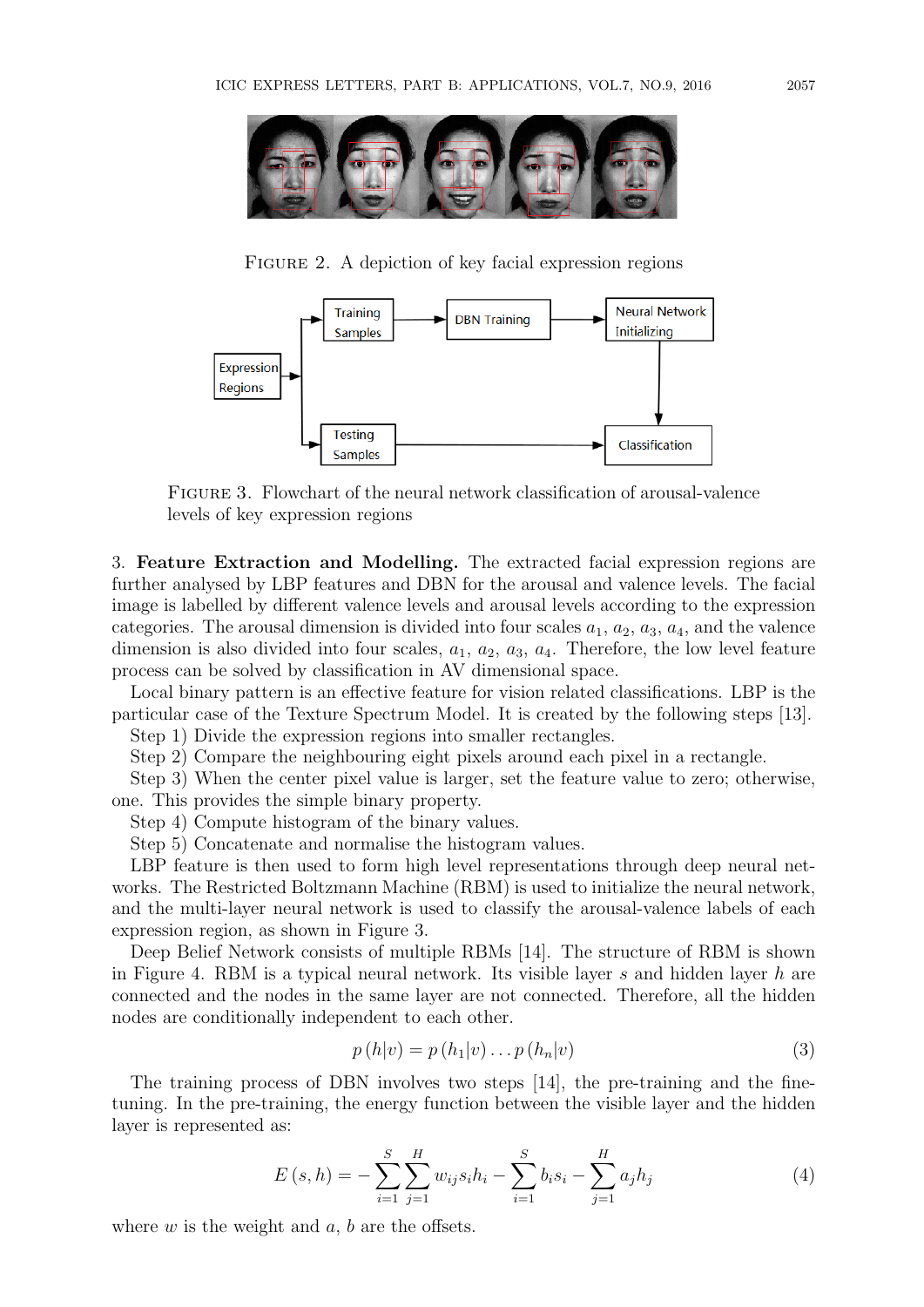

Figure 4. A depiction of the RBM structure

In the fine-tuning process the Back Propagation (BP) algorithm is adopted for minimizing the classification error.

4. **Semantic Inference.** Six expression types are considered in the semantic inference, namely anger, joy, sadness, surprise, disgust and fear. However, the supported expression types are not limited to these basic emotions. The semantic vector *f* is constructed from the three expression regions, as shown in Equation (5). The DBN outputs the arousalvalence levels *a* and *v* of the expression regions.

$$
\boldsymbol{f} = [a_1, s_1, a_2, s_2, a_3, s_3] \tag{5}
$$

where  $a_1$  and  $s_1$  are related to eyebrow region,  $a_2$  and  $s_2$  are related to nose region,  $a_3$  and *s*<sup>3</sup> are related to mouth region. The expression type can be inferred from the semantic vector *f*, using the rules shown in Table 1.

Table 1. Arousal and valence scales of expression regions under various emotions

| <b>Emotions</b> | $a_1$   | S <sub>1</sub> | a <sub>2</sub> | $S_2$ | $a_3$ | $S_3$ |
|-----------------|---------|----------------|----------------|-------|-------|-------|
| Anger           | 2       | $-2$           | 2              |       | 2     | -2    |
| $\rm Joy$       |         |                |                |       |       |       |
| Sadness         | $^{-1}$ |                |                |       |       |       |
| Surprise        | 2       |                | 2              |       | 2     |       |
| Disgust         |         | $-2$           |                | $-2$  |       | -2    |
| Fear            |         | - 1            |                |       |       |       |
| Neutrality      |         |                |                |       |       |       |

Since the facial expression is influenced by individual personality, culture and context situations, the semantic inference rules need to be further adapted. When the AV dimensions of one expression region are inconsistent with the others, we use fuzzy inference to correct the error.

Let *A* be the fuzzy set, and the membership function is defined as:

$$
\mu_A(x) = 1 - \frac{|x - x^*|}{\delta} \epsilon (\delta - |x - x^*|)
$$
\n(6)

where  $\epsilon(x)$  is the step function, x is the arousal or valence scale,  $x^*$  is the mean value under a specific emotion type, parameter  $\delta$  is set empirically. The fuzzy inference rules can be changed according to different target emotions. In this paper we adopt the Takagi-Sugeno (TS) implementation which is a non-linear model and time variant model. Based on TS model we implement an accurate inference model consisting of a set of IF-THEN fuzzy rules. The fuzzy rules are converted from the facial actions under different expressions.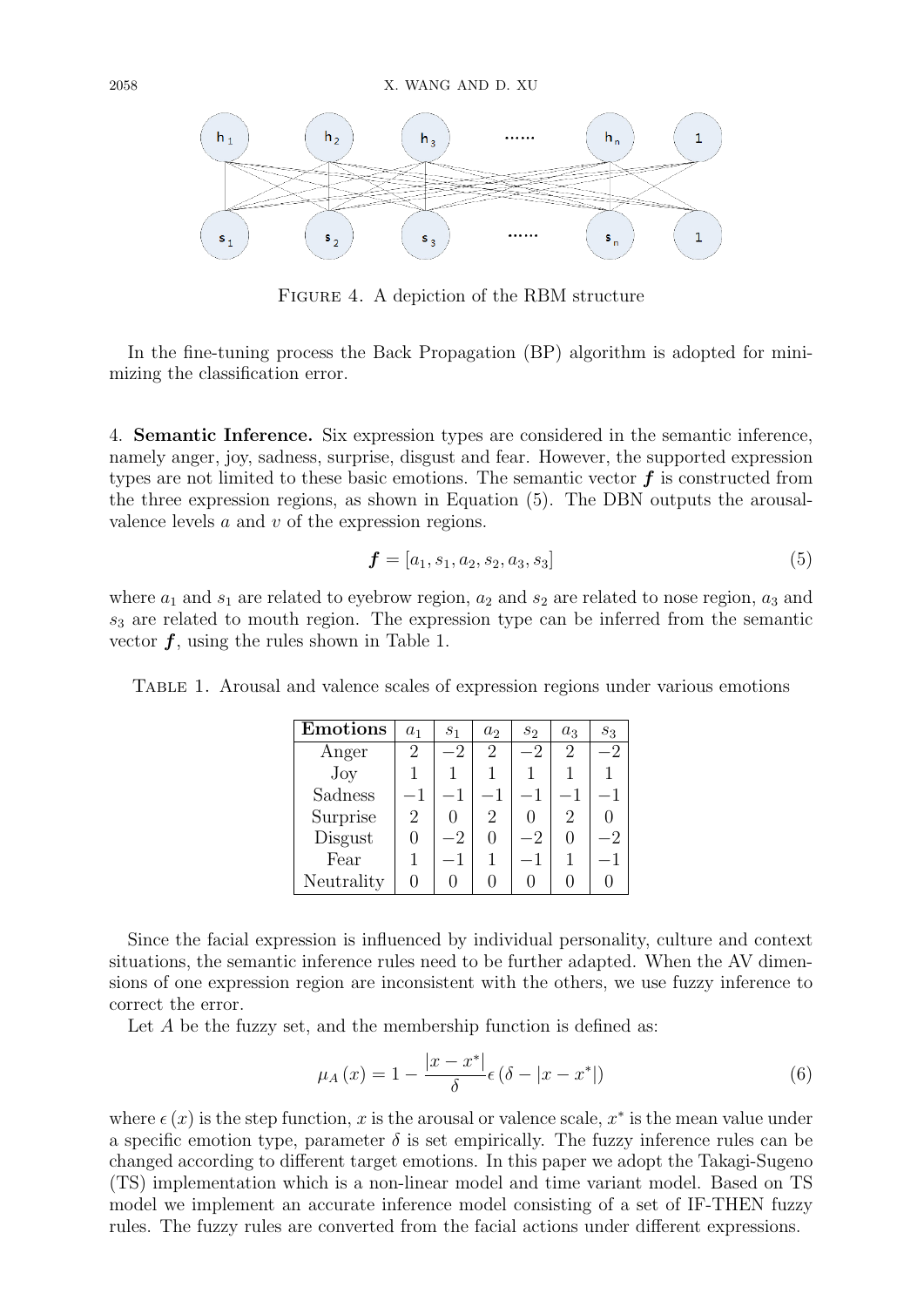5. **Experimental Result.** The Japanese Female Facial Expression Database (JAFFE) [15] is used to verify our expression recognition system. Ten-fold cross validation is adopted. The dataset is divided into ten parts randomly, and the training to testing ration is set to 9. Ten percent of the facial images are used for testing and ninety percent of the facial images are used for training. The averaged recognition rate is used to evaluate the performance of the facial expression system. Examples of the expression data are shown in Figure 5.



FIGURE 5. Facial expression images used in the experiment

In order to compare the results, we adopt two traditional methods. The first method uses LBP feature and Support Vector Machine (SVM) which is widely applied in machine learning applications. The second method uses LBP features and DBN classifier, which involves deep neural network.

As shown in Table 2, we can see that the proposed system constantly provides higher recognition rates over the two traditional methods, "LBP + SVM" and "LBP + DBN". The proposed algorithm makes use of the semantic rules, and is more robust to random influences in local visual features. The SVM method may be superior under small sample size, but the extendibility is not guaranteed. The DBN method alone can bring good performance; however, it is still affected by the rotations and the landmark detection errors.

Table 2. Comparison of expression recognition results using three methods

| Algorithms                                  | anger | jov |                                | sadness surprise disgust fear |                                | $\vert$ neutrality $\vert$ |
|---------------------------------------------|-------|-----|--------------------------------|-------------------------------|--------------------------------|----------------------------|
| $LBP + SVM$                                 |       |     | $93.2\%$   $88.4\%$   $78.6\%$ |                               | $79.8\%$   $80.3\%$   $88.2\%$ | 75.7%                      |
| $LBP + DBN$                                 |       |     | $96.1\%$   $90.2\%$   $81.9\%$ | 85.8%                         | $ 82.1\% 91.0\% $              | 77.5%                      |
| Proposed algorithm $97.1\%$ $92.3\%$ 88.3\% |       |     |                                | 89.1\%                        | $185.4\%$   $92.3\%$           | 81.5\%                     |

6. **Conclusions.** In this paper semantic-based inference algorithm is used to adapt the output of low-level visual features for automatic facial expression recognition. The variances in local visual features are handled by DBN, and the learning procedure relies on the successful initialization by Restricted Boltzmann Machine. The output of each key expression region indicates the arousal and valence levels, and the fuzzy rules applied on these AV levels are based on psychology theories which can be extended to any type of